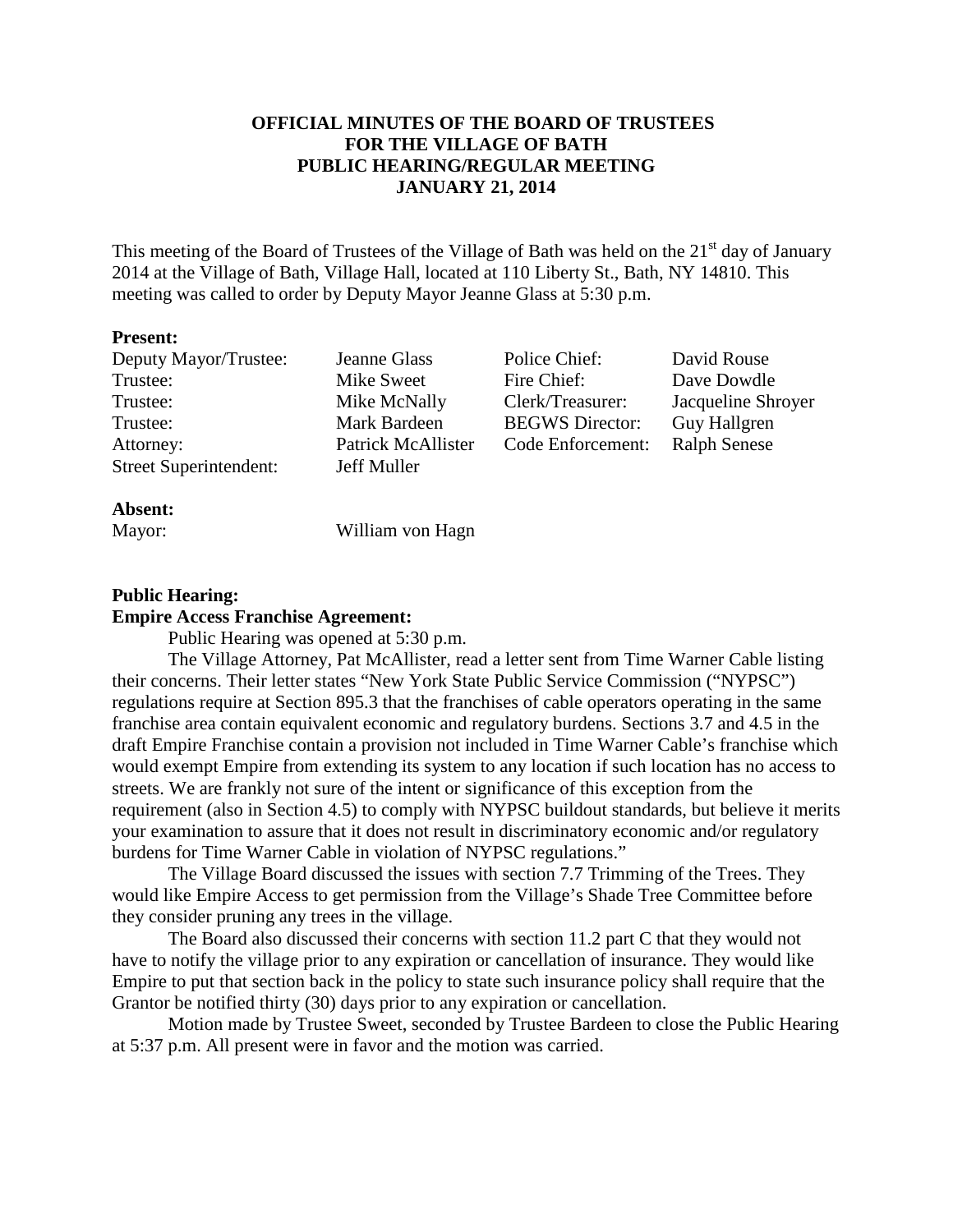# **Part-Time Police Officer Appointment: Resolution to Appoint Ashley EMO:**

# RESOLUTION VILLAGE OF BATH BOARD OF TRUSTEES BATH, NEW YORK

| DATE APPROVED: Tuesday, January 21, 2014 |                      |     | INTRO. DATE: Tuesday, January 21, 2014 |         |        |  |  |
|------------------------------------------|----------------------|-----|----------------------------------------|---------|--------|--|--|
| <b>INTRODUCED BY:</b><br>Trustee Bardeen |                      |     | SECONDED BY:<br><b>Trustee Sweet</b>   |         |        |  |  |
| VOTE:                                    | Mayor von Hagn       | Ave | Nay                                    | Abstain | Absent |  |  |
|                                          | Trustee Glass        | Aye | Nay                                    | Abstain | Absent |  |  |
|                                          | Trustee Bardeen      | Aye | Nay                                    | Abstain | Absent |  |  |
|                                          | Trustee McNally      | Aye | Nay                                    | Abstain | Absent |  |  |
|                                          | <b>Trustee Sweet</b> | Ave | Nay                                    | Abstain | Absent |  |  |

TITLE: Appointment of Ashley M. Emo as Part-time Police Officer for the Village of Bath.

 WHEREAS, the Bath Village Chief of Police had previously announced the need to hire part-time police officers in an effort of having sufficient personnel to cover vacations and sick leave in order to keep police department over-time to manageable levels.

 WHEREAS, the Bath Village Chief of Police, with approval of the Village Board, is authorized to maintain up to seven (7) part-time police officer positions, and is recommending that the Bath Village Board of Trustees appoint Ashely M. Emo, effective immediately, to the position of Part-time Police Officer contingent upon the following:

- Satisfactorily passing the background investigation conducted by the Bath Village Police Department.
- Satisfactorily passing the psychological examination for employment
- Satisfactorily passing a medical examination or providing satisfactory proof to the Chief of Police that she is medically and physically fit to perform the duties of a part-time police officer.
- All costs (tuition, lab fees, etc.) associated with the Basic Course for Police Officers at the Southern Tier Law Enforcement Academy, located at Corning Community College are the responsibility of Ashley M. Emo.
- The Village will compensate, pursuant to the collective bargaining agreement with the Bath Police Benevolent Association, only those hours worked during Supervised Field Training and hours assigned to her after successfully completing the Basic Course for Police Officers.
- Ashley M. Emo will remain on a probationary period not to exceed 18 months from the date of appointment.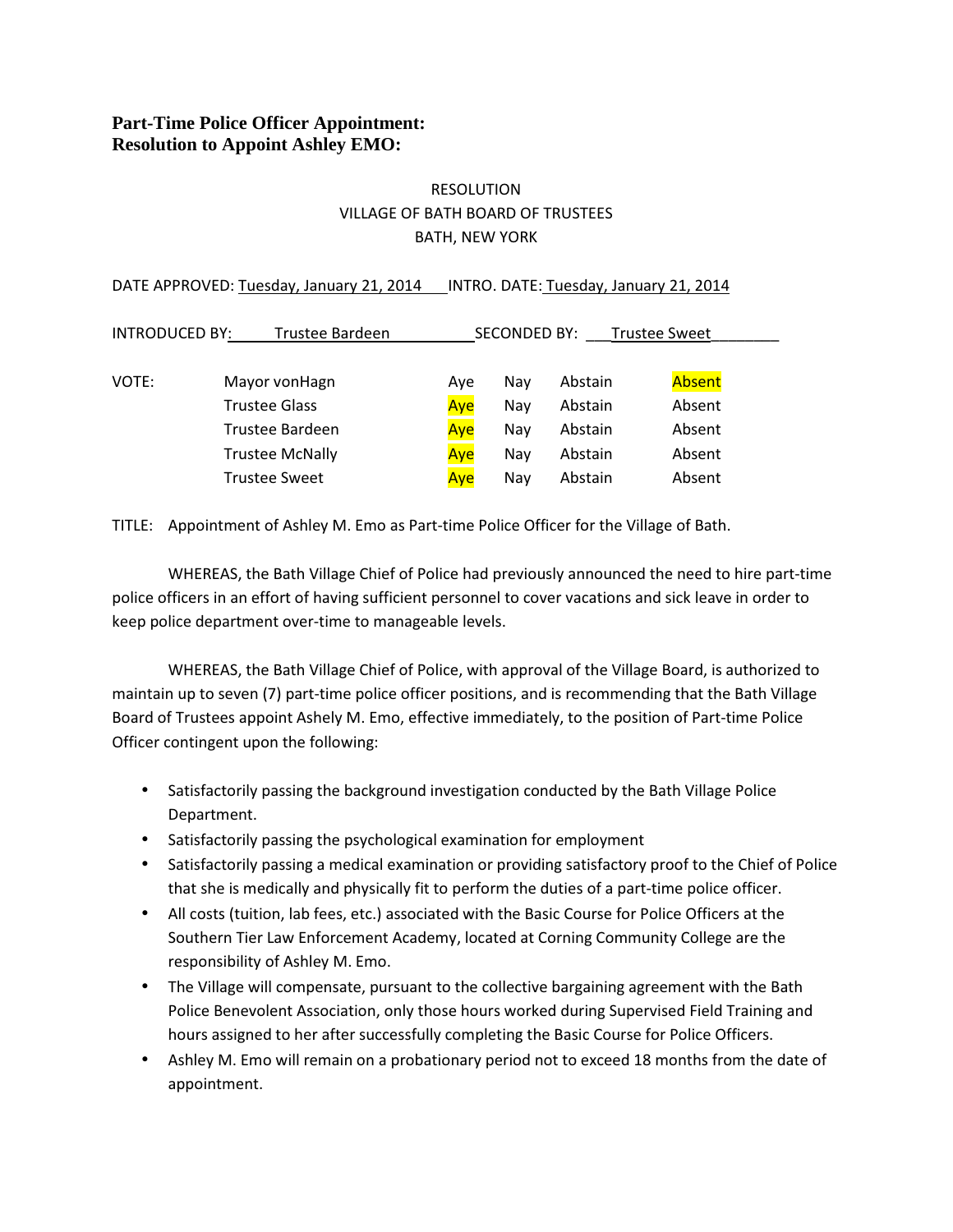BE IT RESOLVED, that the Village of Bath Board of Trustees is hereby appointing Ashley M. Emo to the position of Part-time Police Officer, contingent on the aforementioned stipulations and said appointment shall take place immediately.

## **Resolution to Appoint Christopher Daloia:**

# RESOLUTION VILLAGE OF BATH BOARD OF TRUSTEES BATH, NEW YORK

| DATE APPROVED: Tuesday, January 21, 2014 |  |  | INTRO. DATE: Tuesday, January 21, 2014 |
|------------------------------------------|--|--|----------------------------------------|
|                                          |  |  |                                        |

| <b>INTRODUCED BY:</b><br>Trustee Sweet |                        | <b>SECONDED BY:</b> |     |         | Trustee Bardeen |
|----------------------------------------|------------------------|---------------------|-----|---------|-----------------|
|                                        |                        |                     |     |         |                 |
| VOTE:                                  | Mayor von Hagn         | Ave                 | Nav | Abstain | Absent          |
|                                        | <b>Trustee Glass</b>   | Aye                 | Nay | Abstain | Absent          |
|                                        | Trustee Bardeen        | Aye                 | Nay | Abstain | Absent          |
|                                        | <b>Trustee McNally</b> | Aye                 | Nav | Abstain | Absent          |
|                                        | <b>Trustee Sweet</b>   | Aye                 | Nay | Abstain | Absent          |

TITLE: Appointment of Christopher J. Daloia as Part-time Police Officer for the Village of Bath.

 WHEREAS, the Bath Village Chief of Police had previously announced the need to hire part-time police officers in an effort of having sufficient personnel to cover vacations and sick leave in order to keep police department over-time to manageable levels.

 WHEREAS, the Bath Village Chief of Police, with approval of the Village Board, is authorized to maintain up to seven (7) part-time police officer positions, and is recommending that the Bath Village Board of Trustees appoint Christopher J. Daloia, upon satisfactory evidence of obtaining the Basic Course for Police Officer Equivalency, to the position of Part-time Police Officer contingent upon the following:

- Satisfactorily passing the background investigation conducted by the Bath Village Police Department.
- Satisfactorily passing the psychological examination for employment.
- Providing satisfactory proof to the Chief of Police that he is medically and physically fit to perform the duties of a part-time police officer.
- That he successfully passes Phase 2, Supervised Field Training, pursuant to the Municipal Police Training Council standards, with the Watkins Glen Village Police Department, thus obtaining the Basic Course for Police Officer Equivalency and providing satisfactory proof thereof.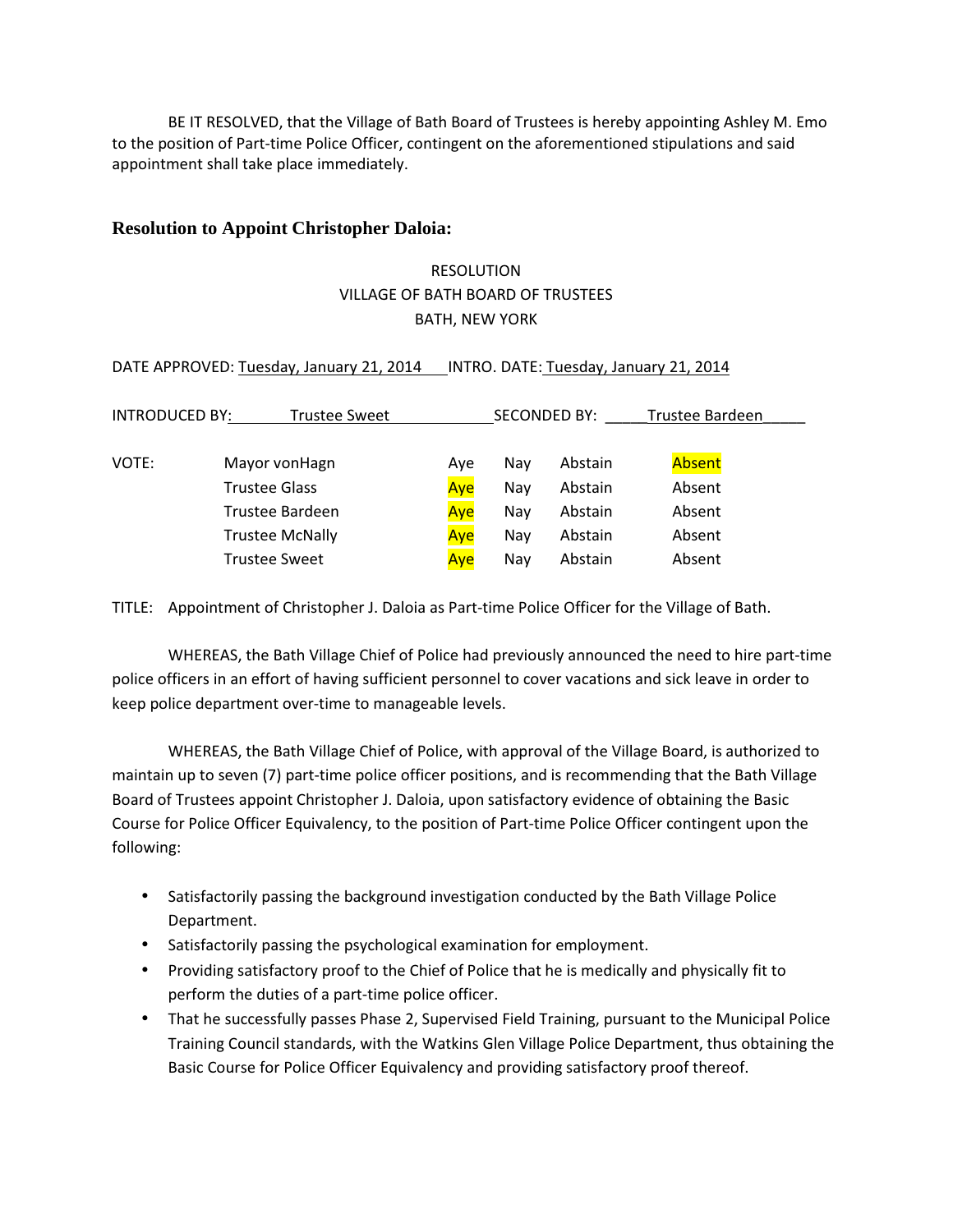- The Village will compensate, pursuant to the collective bargaining agreement with the Bath Police Benevolent Association, only those hours worked during Supervised Field Training with the Bath Village Police Department and all subsequent hours assigned to him.
- Christopher J. Daloia will remain on a probationary period not to exceed 18 months from the date of appointment.

 BE IT RESOLVED, that the Village of Bath Board of Trustees is hereby authorizing the appointment of Christopher J. Daloia, to the position of Part-time Police Officer, contingent on the aforementioned stipulations and said appointment shall take place upon the Chief of Police receiving satisfactory proof that Christopher J. Daloia has met the requirements for the Basic Course for Police Officer Equivalency pursuant to the Municipal Police Training Council standards.

## **Adjourn Regular Meeting/Executive Session:**

Motion made by Trustee McNally, seconded by Trustee Bardeen to adjourn the regular meeting of the Board of Trustees of the Village of Bath at 5:40 p.m. to go into executive session to discuss the need for land acquisition. All present were in favor and the motion was carried.

## **Return to Regular Session:**

Motion made by Trustee Bardeen, seconded by Trustee Sweet to return to regular session at 5:51 p.m. All present were in favor and the motion was carried.

# **Regular Meeting:**

## **Audit of Bills:**

Motion made by Trustee Sweet, seconded by Trustee McNally to approve the payment of the Village bills in the amount of \$81,123.35. All present were in favor and the motion was carried.

## **Department Head Reports: Jeff Muller, Street Superintendent:**

 Motion made by Trustee McNally, seconded by Trustee Bardeen to approve Street Superintendent, Jeff Muller to attend the Advocacy Day Meetings on March 4 and March 5, 2014 in Albany, NY. All present were in favor and the motion was carried.

## **Dave Rouse, Police Chief:**

Chief of Police, David Rouse, submitted his monthly report to the Board. No discussion was made.

## **Ralph Senese, Code Enforcement:**

There is a tentative date of February 17, 2014 for a Ribbon Cutting and Opening of Taco Bell. More details will be supplied at a later date.

## **Guy Hallgren, Director of BEGWS:**

 They are currently looking at the Gas Main replacement project on Liberty Street. Guy informed the board they will be working with the Village supervisors on this at a later date when more details are known.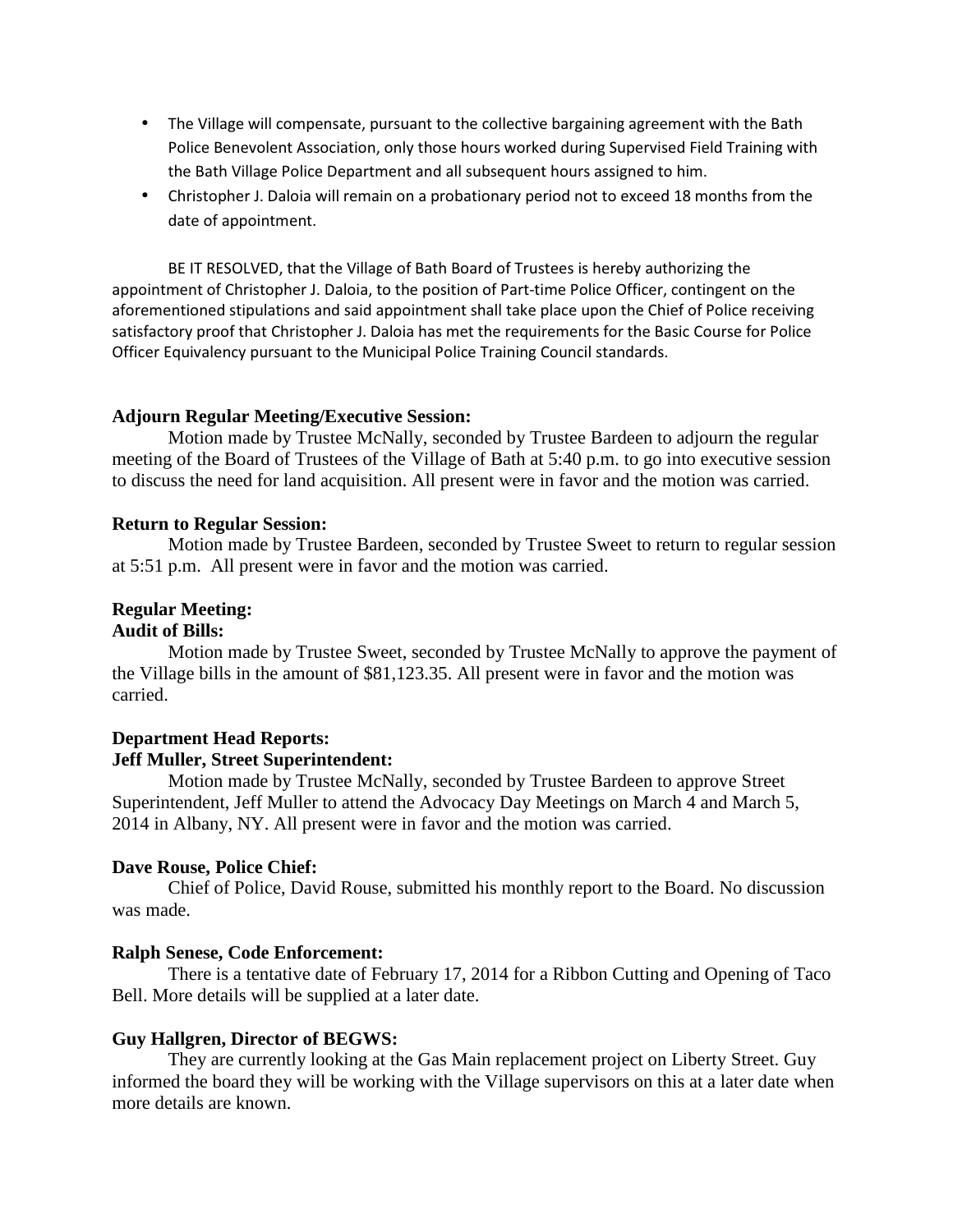Fairview Substation will be energized by the end of January.

 There is a scam going around from PG&E Energy. Do not click on this link if you receive an energy statement from PG&E Energy. There will be a notice sent out to the public and posted on the website.

# **Committee Reports:**

# **Mark Bardeen:**

 Motion made by Trustee Bardeen, seconded by Trustee Sweet to approve Deputy Mayor/Trustee Glass to sign the approval letter for the SHPO Annual Report. All present were in favor and the motion was carried.

# **New Business:**

# **Franchise Agreement:**

 Motion made by Trustee Sweet, seconded by Trustee McNally to approve the Mayor to sign the franchise agreement with Empire Access pending our attorney's, Pat McAllister's, final review and contingent on the following:

- 1. 11.2 section C Insurance expiration and cancellation section be added back in to read – "Such insurance policy shall require that the Grantor be notified thirty (30) days prior to any expiration or cancellation by Empire and the insurance company."
- 2. 7.7 Trimming of Trees That all tree trimming be approved by our Shade Tree Committee prior to pruning any tree.
- 3. Pat McAllister clarifies section 4.5 on the private property issue.

All present were in favor and the motion was carried.

# **General Code Estimate for Local Laws:**

Motion made by Trustee Bardeen, seconded by Trustee Sweet to approve the General Code Estimate of between \$1,870 and \$2,325 to update the local laws numbers 1-2013, 4-2013, 5-2013, 7-2013, and 8-2013, including revisions to the Officials Page, Table of Contents, Disposition List and Index. This price includes shipping and handling. All present were in favor and the motion was carried.

## **Election Inspector Resolution:**

## Election Inspectors Resolution

Whereas, the Board of Trustees of the Village of Bath pursuant to section 15-116, sub.1, of the election law must appoint inspectors of the General Village Election.

 Now therefore, be it resolved, that the Board of Trustees hereby appoints the following as inspectors for the General Village Election on March 18, 2014:

## Democratic Election Inspectors:

Cynthia Dimmick, 3 Fairview Drive, Bath, NY 14810 Barbara Perry, 24 Vermont Street, Bath, NY 14810 Beverly Grose, 7861 N. Main Street, Bath, NY 14810

## Republican Election Inspectors: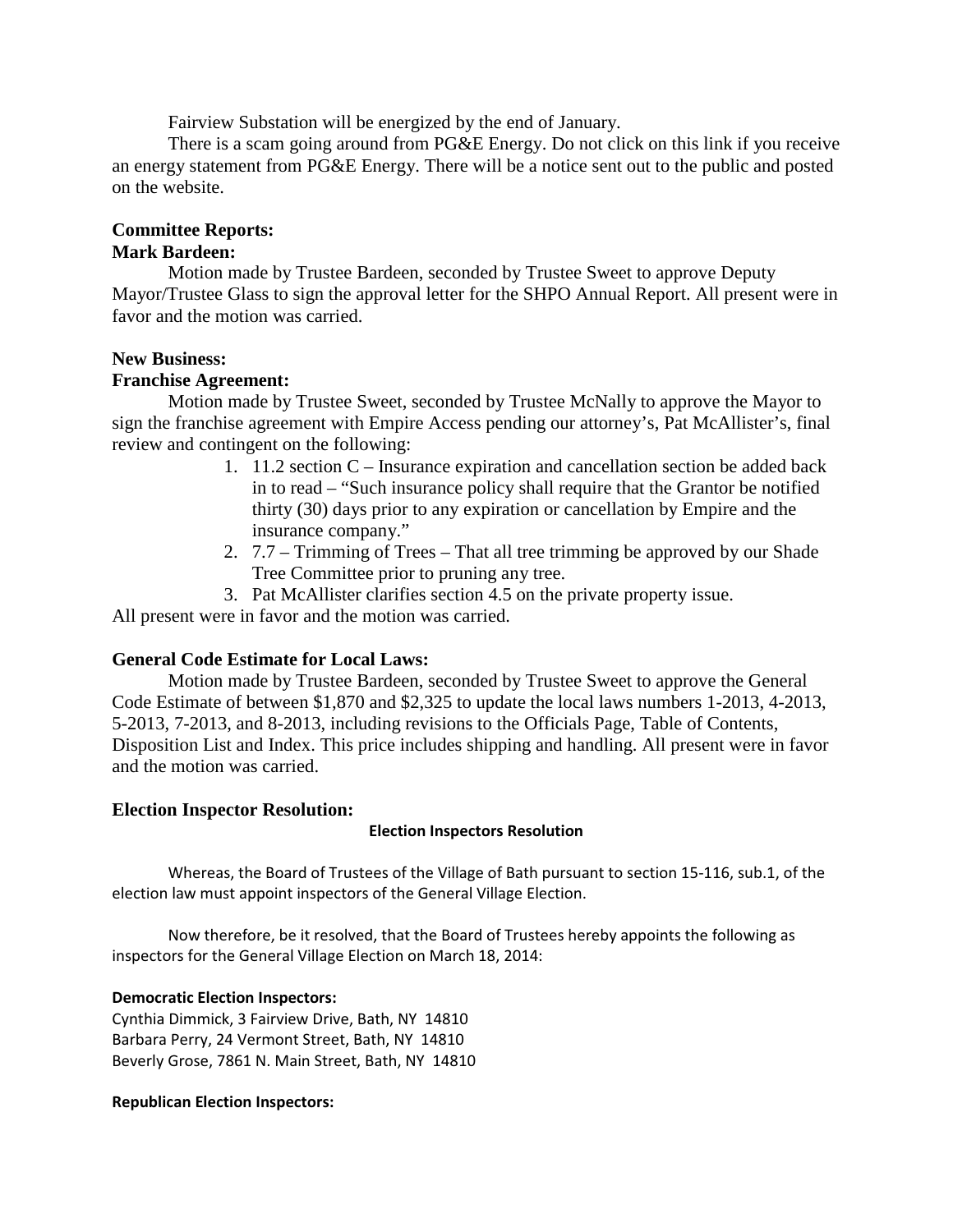Barbara Beekman, 5 East Washington Street, Bath, NY 14810 Helen Robinson, 8143 Pleasant Valley Road, Bath, NY 14810 Doris Doucette, 7375 County Route 16, Apt.# 102, Bath, NY 14810

|              | Resolution by: Trustee Bardeen |
|--------------|--------------------------------|
| Seconded by: | <b>Trustee Sweet</b>           |

| Voting                 | Ave | Nav |
|------------------------|-----|-----|
| <b>Trustee Glass</b>   | Ave |     |
| <b>Trustee McNally</b> | Ave |     |
| Trustee Bardeen        | Ave |     |
| <b>Trustee Sweet</b>   | Ave |     |

### **Approve Mayor to electronically sign grants:**

Motion made by Trustee McNally, seconded by Trustee Sweet to approve the mayor to sign and certify grants electronically for the fire department. All present were in favor and the motion was carried.

### **Steuben County Agreement – Real Property Tax:**

Motion made by Trustee Bardeen, seconded by Trustee Sweet to approve the Steuben County Agreement for the processing of Village Taxes. This agreement is for a three year term. All present were in favor and the motion was carried.

#### **Town of Bath Agreement – Lease:**

 Motion made by Trustee Bardeen, seconded by Trustee Sweet to approve the Town of Bath Agreement for the lease of the building. All present were in favor and the motion was carried.

### **Town of Bath Agreement – Fire:**

 Motion made by Trustee Sweet, seconded by Trustee Bardeen to approve the Town of Bath Agreement for the 2014 Fire Contract. All present were in favor and the motion was carried.

#### **Set Date for First Budget Meeting:**

 The first Budget meeting for the budget 2014-2015 is scheduled for Thursday, February 20, 2014 at 4:00 p.m.

### **Refuse Removal:**

Motion made by Trustee Sweet, seconded by Trustee Bardeen to approve Street Superintendent, Jeff Muller, to go out to bid for a new Refuse Removal. All present were in favor and the motion was carried.

#### **Plow Sidewalk:**

 Motion made by Trustee Bardeen, seconded by Trustee Sweet to give the street department permission to plow the front sidewalk of the church on Liberty Street when they are